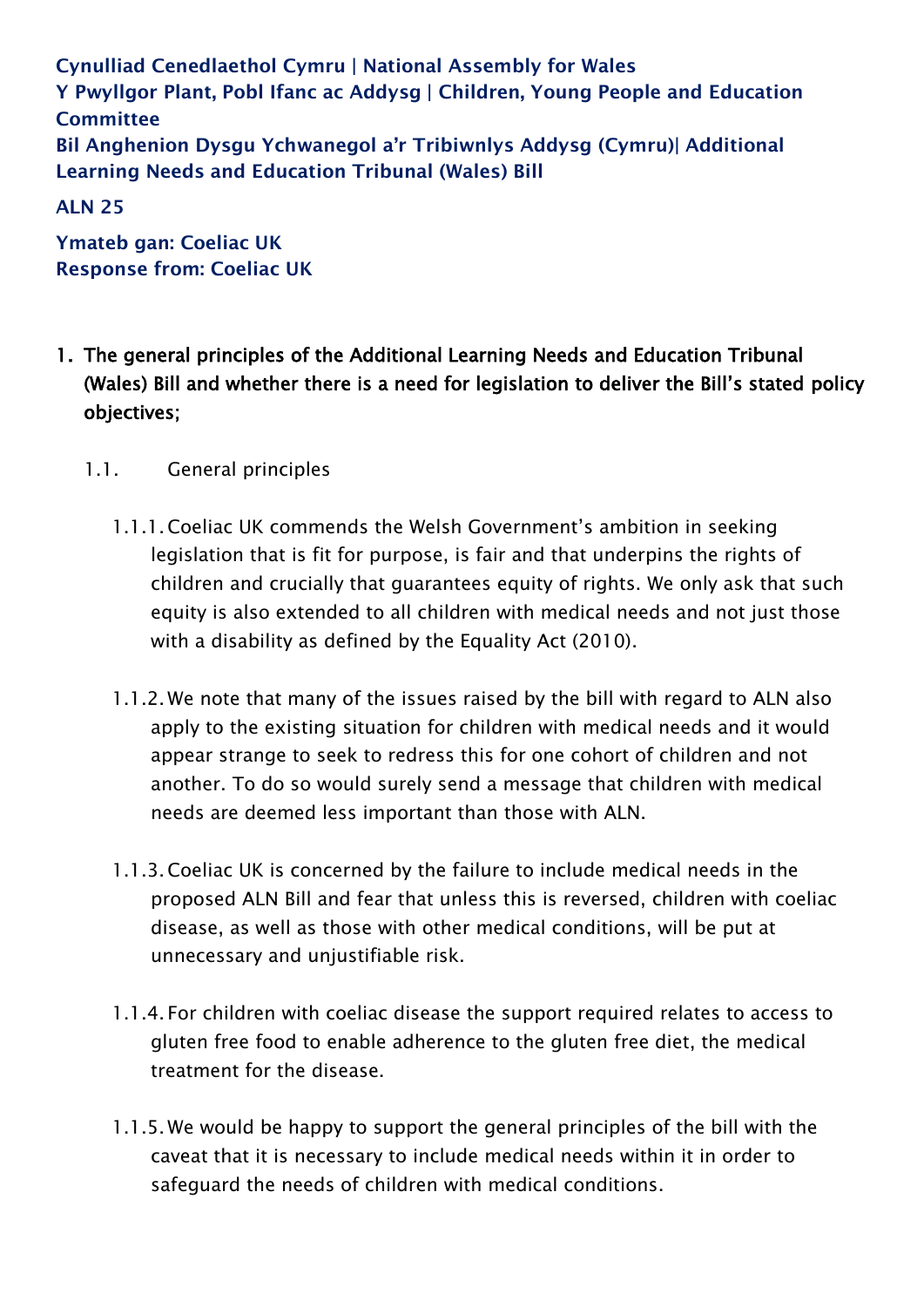- 1.2.1.Coeliac UK believes it is necessary to reform the current framework for medical needs support in schools in order to provide clarity over the legal obligations and responsibilities of schools. We believe that the updating of the 2010 guidance document alone is insufficient to deliver the required improvements and consistency in care. In particular we note the disparity between the strength of provision in England compared to Wales. Section 100 of the Children's and Families Act 2014 states for example that 'The appropriate authority for a school to which this section applies *must* make arrangements for supporting pupils at the school with medical conditions'. This is in stark contrast to the voluntary, non-directive approach of the system in Wales.
- 1.2.2. Much work has gone into the reformulation and updating of the 2010 schools guidance document and this is to be welcomed. As has been noted, the existing guidance fails to deliver for children with medical needs and clearer, more accessible guidance is needed. However our concern is that as long as it remains purely voluntary and non-directive, it will ultimately remain inadequate.

### 2. Impact of inclusion into the statutory framework on schools who positively engage

- 2.1. It will provide assurance and protection to families, their staff and Local Authorities that they are doing as instructed and required by law.
- 2.2. It will provides clear expectations relating to the support that may be expected for all parties.
- 2.3. It will assist in dispute avoidance prior to the need for dispute resolution.
- 2.4. It lays down standards for investigation and improvement in cases where non-conformances arise.

### 3. Impact of a statutory duty on schools who do not engage

3.1. If no change, guidance will continue to be ignored by some and we will continue to fail in supporting children with medical needs whilst in education which will impact on educational outcomes as well as the health of children.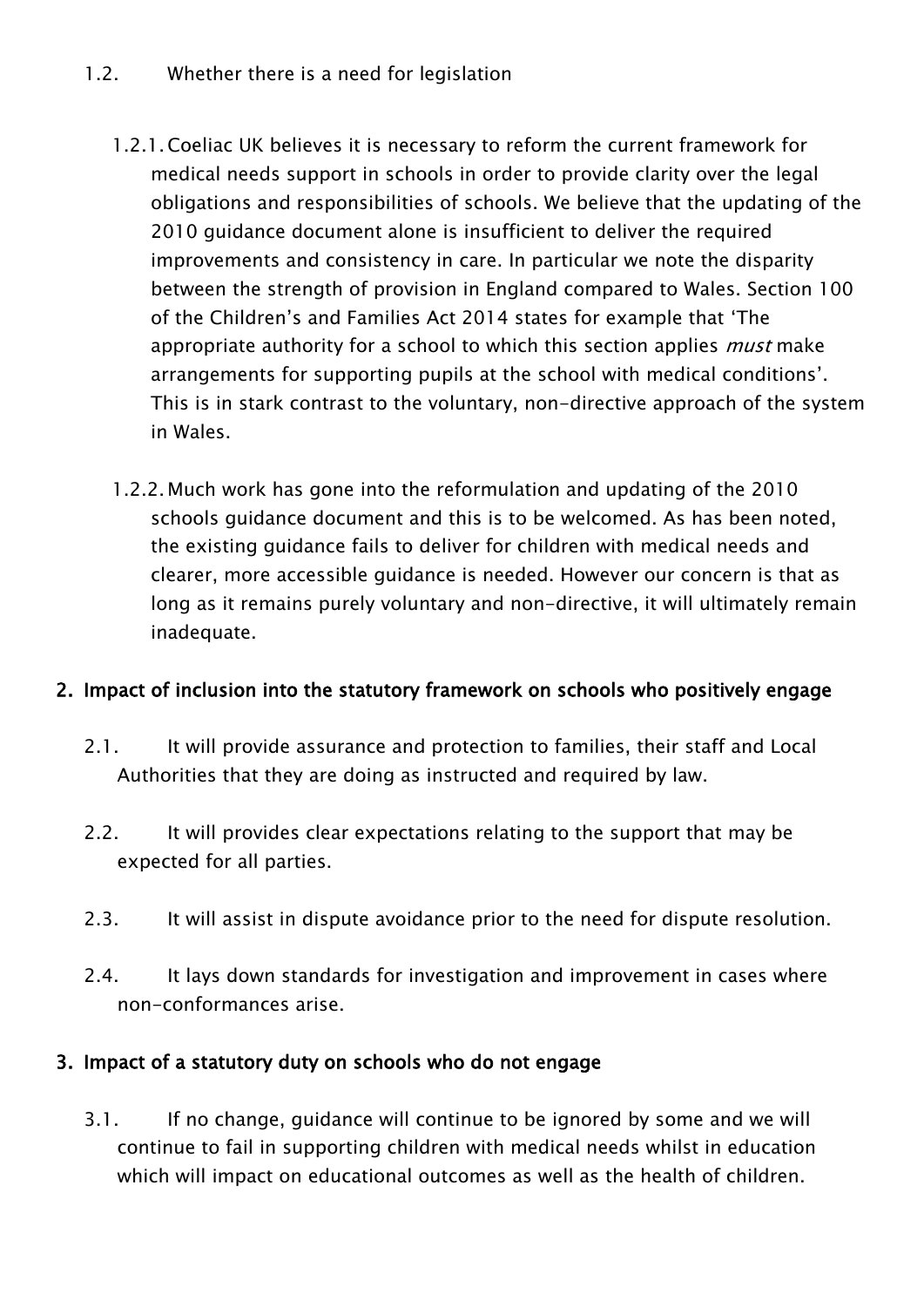- 3.2. Currently, support is variable for children with coeliac disease and there is a clear lack of understanding both of the condition and the duties and support required of schools and staff. For children with coeliac disease it is essential to ensure that their condition is understood and that they are supported in school. This includes appropriate communication with school caterers to minimise the risk of cross contamination with gluten and taking reasonable measures and adjustments to ensure they are not excluded from school activities (such as cookery lessons and schools trips).
- 3.3. Where this fails, the implications for the child are significant. Symptoms can be severe and lead to missing school and impacting on learning. It will in turn have a negative impact on the health of this group of children, at an increased cost to the NHS.
- 3.4. Children, parents and healthcare professionals will continue to lack confidence that the right framework is in place if this is not addressed. Resolving disputes can take months and we hear from families whose children have been inadvertently given gluten containing food whilst at school, complaining of lengthy discussions with teachers and caterers to ensure the future provision of safe gluten free meals.
- 3.5. Children with coeliac disease are often obliged to take packed lunches into school and may be excluded from certain school activities involving food preparation or access to gluten free food. This can lead to them feeling stigmatised and impact upon their confidence and wellbeing.

## 4. Any potential barriers to the implementation of the key provisions and whether the Bill takes account of them;

4.1. We are concerned that the needs of children with medical conditions will be overlooked unless there is a duty on the face of the Bill.

### 5. Unintended consequences arising from the Bill;

5.1. The Equality Act (2010) defines some medical conditions as disabilities, meaning they would be included within the ALN framework. However a significant number of medical conditions fall outside of this definition and therefore children with long term but manageable (with the right risk analysis based approach) conditions could be excluded despite the clear case for additional support being required.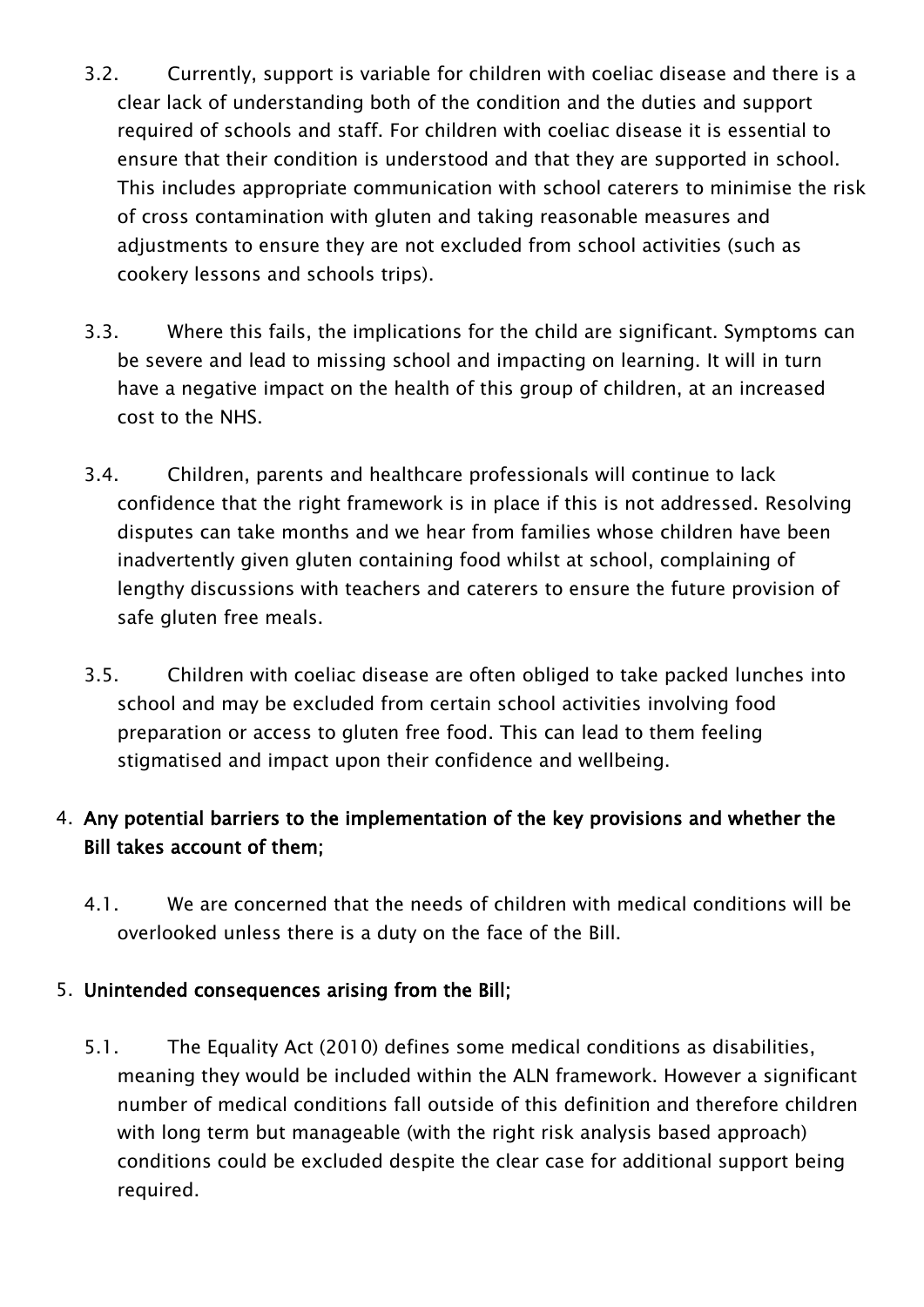- 5.2. We are concerned for the potential for this Bill to lead to a two tier system in which children with defined ALN are given priority over those with medical needs when it comes to support in schools.
- 5.3. Coeliac UK also notes that whilst the ALN code is a statutory document, it signposts to non-statutory medical needs guidance which in itself provides no guarantee of support to the child. This could lead to significant confusion.

## 6. Financial implications of the Bill (as set out in Part 2 of the Explanatory Memorandum)

6.1. We would expect the Welsh Government to take appropriate measures to support inclusion of medical needs within the bill.

## 7. Appropriateness of the powers in the Bill for Welsh Ministers to make subordinate legislation (as set out in Chapter 5 of Part 1 of the Explanatory Memorandum).

- 7.1. There may be a need for provision for third party contracts or secondary legislation to ensure medical needs of children are being met where the issue does not concern medicines management or training of medical or teaching staff but rather other duties of care within the school such as catering. This is particularly relevant where the condition falls outside of the Equality Act (2010) definition of disability, as is the case with coeliac disease.
- 8. Additional comments on specific issues raised by the bill

## 8.1. The provisions for collaboration and multi-agency working, and to what extent these are adequate;

- 8.1.1. Health services are mentioned throughout but not children with healthcare needs.
- 8.1.2. For conditions such as coeliac disease which is managed by strict adherence to the gluten free diet it is crucial that caterers are properly engaged in understanding the needs of the children and are equipped to make the necessary provision that will prevent unnecessary exclusion. It is therefore important to recognise other third parties needed to support children with medical needs in schools.
- 8.2. Whether there is enough clarity about the process for developing and maintaining Individual Development Plans (IDPs) and whose responsibility this will be;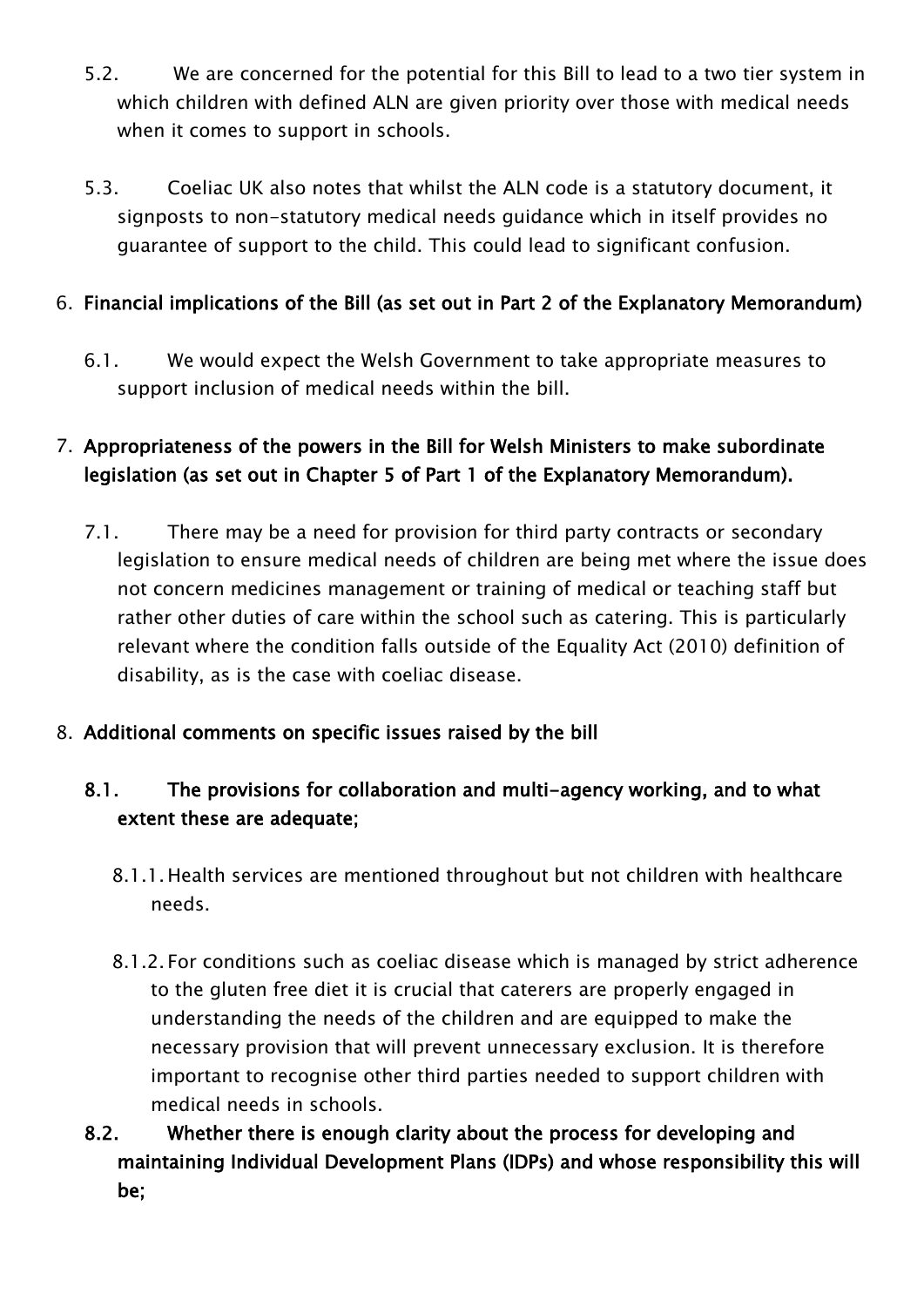8.2.1. Greater clarity is needed to distinguish between IDPs and IHPs and to define their relationship to each other.

# 8.3. Proposed new arrangements for dispute resolution and avoidance. It would be helpful to the Committee if respondents could identify how the Bill could be amended to improve any aspects which they identify as inadequate.

- 8.3.1.The proposed arrangements do not currently apply to medical needs. This is a failure as many of the issues the measures seek to address are equally relevant to children with medical needs. Where there is a dispute regarding support for a child with medical needs, it can often be a real challenge for parents and carers to find appropriate redress and the lack of a clear independent framework for resolving such disputes often results in an unnecessarily adversarial process.
- 8.3.2.Coeliac UK believes the inclusion of medical needs as part of the ALN framework would greatly improve the experience for parents and carers of children with coeliac disease and limit the need for resorting to unnecessary legal action. Again, we believe developments in England following the implementation of the 'Children and families Act 2014' show the benefits of a statutory duty in this respect. By having a clear duty and appropriate guidance, disputes can be anticipated and avoided prior to concerns escalating.
- 8.3.3. For children with coeliac disease the most important priority at school is ensuring they do not become ill as a result of being served food that contains gluten. School catering staff and commissioned catering services should have the knowledge to safely prepare gluten free meals to enable children with coeliac disease to have school dinners. In addition, it is important that children with coeliac disease are not excluded from activities because of their gluten free dietary requirements. There is guidance freely available on gluten free provision and management of coeliac disease from Coeliac UK.
- 8.3.4.Our concern however is that if there is no statutory requirement enabling children with coeliac disease to be included at school by supporting provision of gluten free meals, there will be no impetus for schools and associated catering staff and commissioned catering services to provide such support. In contrast, if there is a clear framework for children with medical needs, the responsibilities and requirements for caterers will be well defined, and make resolution simple.